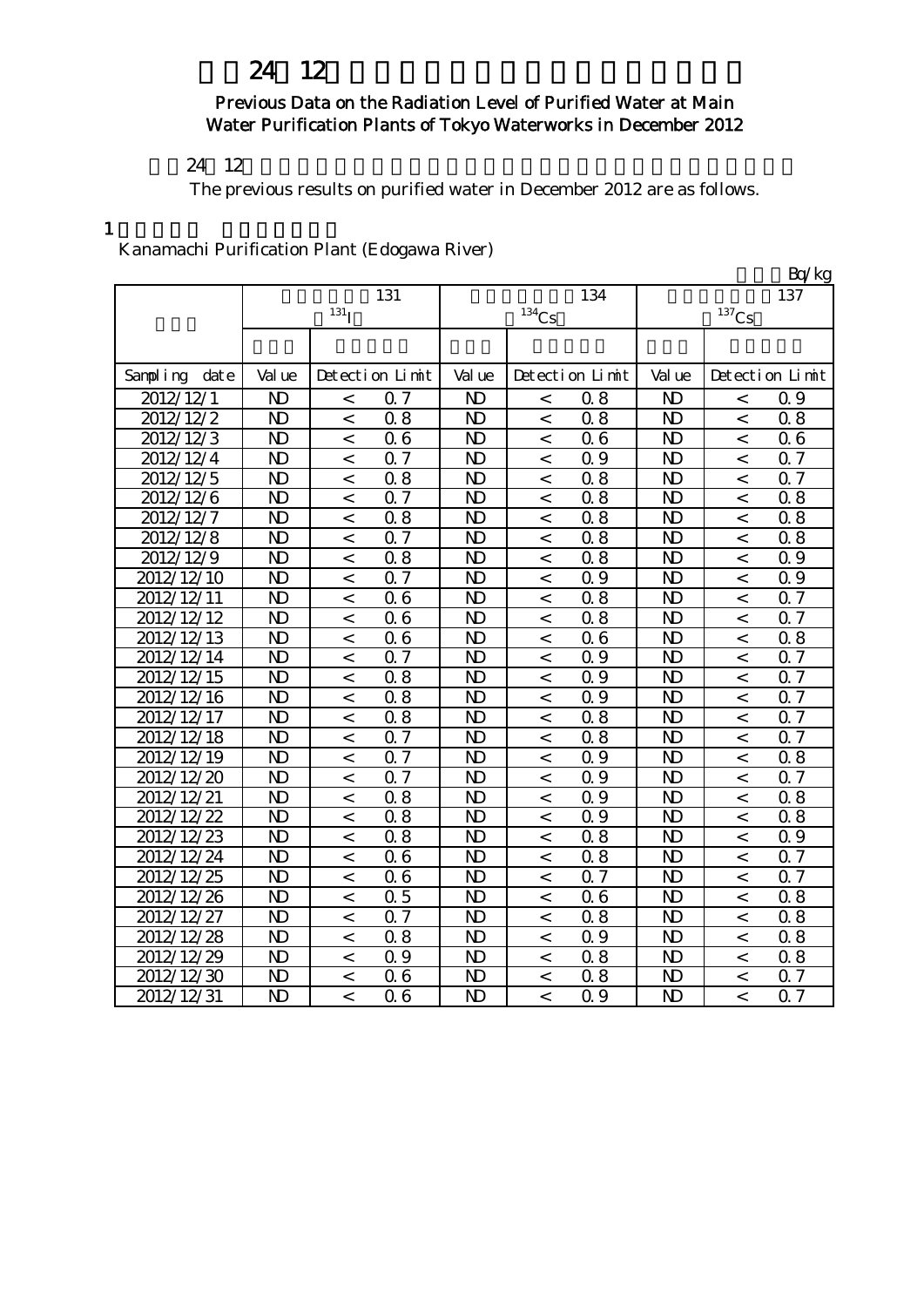|                         |                |                    |                  |                |                          |                 |                |                          | Bq/kg            |
|-------------------------|----------------|--------------------|------------------|----------------|--------------------------|-----------------|----------------|--------------------------|------------------|
|                         |                |                    | 131              |                |                          | 134             |                |                          | 137              |
|                         |                | $131$ <sup>T</sup> |                  |                | $^{134}C_5$              |                 |                | $^{137}C_5$              |                  |
|                         |                |                    |                  |                |                          |                 |                |                          |                  |
| Sampling<br>date        | Val ue         |                    | Detection Limit  | Val ue         |                          | Detection Limit | Val ue         |                          | Detection Limit  |
| 2012/12/1               | N <sub>D</sub> | $\,<\,$            | 0.8              | N <sub>D</sub> | $\,<$                    | 0.9             | $\mathbf{D}$   | $\,<$                    | 0.8              |
| 2012/12/2               | $\mathbf{D}$   | $\,<\,$            | 0.8              | $\mathbf{D}$   | $\,<\,$                  | 0.7             | $\mathbf{N}$   | $\,<\,$                  | 0.8              |
| 2012/12/3               | N <sub>D</sub> | $\,<\,$            | 0.7              | N <sub>D</sub> | $\,<\,$                  | 0.9             | N <sub>D</sub> | $\,<\,$                  | 0.8              |
| 2012/12/4               | $\mathbf{D}$   | $\,<$              | 0.7              | N <sub>D</sub> | $\,<$                    | 0.8             | $\mathbf{D}$   | $\,<\,$                  | 0.8              |
| 2012/12/5               | N <sub>D</sub> | $\lt$              | 0.8              | N <sub>D</sub> | $\,<\,$                  | 0.8             | $\mathbf{D}$   | $\lt$                    | Q 7              |
| 2012/12/6               | N <sub>D</sub> | $\,<$              | 0.7              | N <sub>D</sub> | $\,<$                    | 0.8             | N <sub>D</sub> | $\,<$                    | 0.9              |
| 2012/12/7               | N <sub>D</sub> | $\,<\,$            | 0.8              | N <sub>D</sub> | $\,<$                    | 0.8             | $\mathbf{D}$   | $\,<$                    | 0.8              |
| 2012/12/8               | N <sub>D</sub> | $\,<$              | 0.7              | N <sub>D</sub> | $\,<\,$                  | 0.8             | N <sub>D</sub> | $\,<\,$                  | 0.8              |
| 2012/12/9               | $\mathbf{D}$   | $\,<$              | 0.8              | N <sub>D</sub> | $\lt$                    | Q 9             | $\mathbf{D}$   | $\,<$                    | 0.8              |
| $\frac{2012}{12}$ 12/10 | N <sub>D</sub> | $\,<$              | $\overline{0.7}$ | N <sub>D</sub> | $\lt$                    | 0.9             | $\mathbf{D}$   | $\,<$                    | 0.7              |
| 2012/12/11              | N <sub>D</sub> | $\lt$              | 0.7              | $\mathbf{D}$   | $\,<\,$                  | 0.8             | N <sub>D</sub> | $\,<$                    | 06               |
| 2012/12/12              | N <sub>D</sub> | $\,<\,$            | 0.5              | $\mathbf{D}$   | $\,<\,$                  | 06              | N <sub>D</sub> | $\lt$                    | 0.7              |
| $2012/12/\overline{13}$ | N <sub>D</sub> | $\,<$              | 06               | $\mathbf{D}$   | $\,<$                    | 0.7             | N <sub>D</sub> | $\overline{a}$           | 0.7              |
| 2012/12/14              | N <sub>D</sub> | $\,<\,$            | 0.7              | $\mathbf{D}$   | $\,<\,$                  | 0.8             | N <sub>D</sub> | $\overline{a}$           | $\alpha \bar{z}$ |
| 2012/12/15              | $\mathbf{D}$   | $\,<$              | 06               | N <sub>D</sub> | $\,<\,$                  | 0.7             | $\mathbf{D}$   | $\,<$                    | 0.7              |
| 2012/12/16              | $\mathbf{D}$   | $\,<\,$            | 0.5              | N <sub>D</sub> | $\,<\,$                  | 0.8             | $\mathbf{D}$   | $\,<\,$                  | 0.8              |
| 2012/12/17              | N <sub>D</sub> | $\,<\,$            | 0.7              | N <sub>D</sub> | $\,<\,$                  | 0.7             | N <sub>D</sub> | $\,<$                    | 0.8              |
| 2012/12/18              | $\mathbf{D}$   | $\,<\,$            | 0.7              | $\mathbf{D}$   | $\,<$                    | 0.8             | $\mathbf{D}$   | $\,<$                    | 0.8              |
| 2012/12/19              | N <sub>D</sub> | $\,<\,$            | 0.8              | $\mathbf{D}$   | $\,<\,$                  | 0.8             | $\mathbf{D}$   | $\,<\,$                  | 0.7              |
| 2012/12/20              | N <sub>D</sub> | $\,<\,$            | 0.7              | N <sub>D</sub> | $\,<\,$                  | 0.7             | N <sub>D</sub> | $\,<\,$                  | 0.8              |
| 2012/12/21              | $\mathbf{D}$   | $\,<$              | 06               | $\mathbf{D}$   | $\,<\,$                  | 0.8             | N <sub>D</sub> | $\,<\,$                  | 0.7              |
| 2012/12/22              | N <sub>D</sub> | $\,<\,$            | 0.8              | $\mathbf{D}$   | $\,<\,$                  | 0.8             | $\mathbf{D}$   | $\lt$                    | 06               |
| 2012/12/23              | $\mathbf{D}$   | $\,<$              | 06               | N <sub>D</sub> | $\,<\,$                  | 0.8             | $\mathbf{D}$   | $\,<\,$                  | <b>Q</b> 7       |
| 2012/12/24              | $\mathbf{D}$   | $\,<$              | 0.8              | N <sub>D</sub> | $\,<\,$                  | 0.8             | N <sub>D</sub> | $\,<$                    | 0.7              |
| 2012/12/25              | $\mathbf{D}$   | $\lt$              | 0.5              | N <sub>D</sub> | $\,<\,$                  | 0.8             | N <sub>D</sub> | $\overline{\phantom{0}}$ | 06               |
| 2012/12/26              | N <sub>D</sub> | $\,<$              | 0.8              | N <sub>D</sub> | $\,<\,$                  | $\mathbf{1}$    | N <sub>D</sub> | $\,<$                    | 0.9              |
| 2012/12/27              | N <sub>D</sub> | $\,<$              | 0.7              | $\mathbf{D}$   | $\overline{\phantom{0}}$ | Q 7             | $\mathbf{N}$   | $\,<$                    | 0.5              |
| 2012/12/28              | N <sub>D</sub> | $\,<\,$            | 06               | $\mathbf{D}$   | $\,<\,$                  | 0.8             | $\mathbf{N}$   | $\overline{\phantom{a}}$ | 0.7              |
| 2012/12/29              | N <sub>D</sub> | $\,<$              | 0.8              | N <sub>D</sub> | $\,<\,$                  | 0.9             | N <sub>D</sub> | $\,<\,$                  | 0.8              |
| 2012/12/30              | N <sub>D</sub> | $\,<$              | 0.8              | $\mathbf{D}$   | $\,<\,$                  | 0.7             | N <sub>D</sub> | $\,<\,$                  | 0.8              |
| 2012/12/31              | N <sub>D</sub> | $\prec$            | 06               | $\mathbf{D}$   | $\overline{<}$           | 0.8             | $\mathbf{D}$   | $\overline{a}$           | Q 7              |

## Aasaka Purification Plant (Asaka River)

2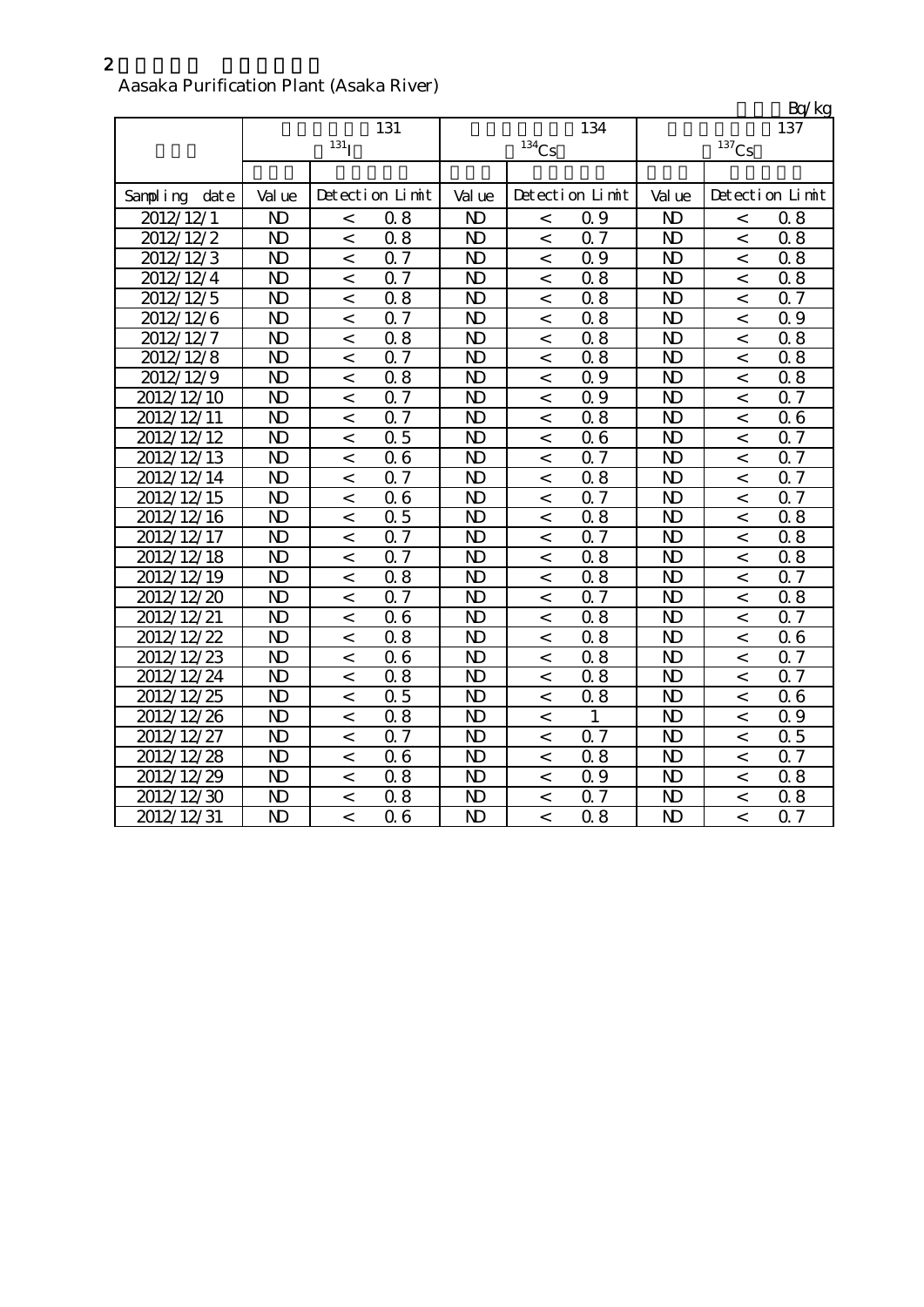## Ozaku Purification Plant (Tamagawa River)

## $Bq/kg$

|               |                |                | 131                        |                       |                | 134              | 137            |                          |                  |
|---------------|----------------|----------------|----------------------------|-----------------------|----------------|------------------|----------------|--------------------------|------------------|
|               |                |                |                            |                       |                |                  |                |                          |                  |
| Sampling date | Val ue         |                | Detection Limit            | Val ue                |                | Detection Limit  | Val ue         |                          | Detection Limit  |
| 2012/12/1     | $\mathbf{D}$   | $\,<$          | 0.7                        | N <sub>D</sub>        | $\,<$          | 0.8              | N <sub>D</sub> | $\,<\,$                  | 0.7              |
| 2012/12/2     | $\mathbf{D}$   | $\,<$          | 0.7                        | N <sub>D</sub>        | $\,<$          | 0.8              | N <sub>D</sub> | $\,<$                    | 0.7              |
| 2012/12/3     | N <sub>D</sub> | $\,<$          | 06                         | N <sub>D</sub>        | $\,<$          | 0.9              | $\mathbf{N}$   | $\lt$                    | 0.7              |
| 2012/12/4     | $\mathbf{D}$   | $\,<$          | 0.8                        | N <sub>D</sub>        | $\lt$          | 0.8              | $\mathbf{N}$   | $\lt$                    | Q 7              |
| 2012/12/5     | $\mathbf{D}$   | $\lt$          | 0.7                        | N <sub>D</sub>        | $\lt$          | 0.8              | N <sub>D</sub> | $\lt$                    | 0.7              |
| 2012/12/6     | $\mathbf{D}$   | $\,<\,$        | 0.8                        | N <sub>D</sub>        | $\lt$          | 0.8              | N <sub>D</sub> | $\lt$                    | Q 7              |
| 2012/12/7     | N <sub>D</sub> | $\,<$          | 0.7                        | N <sub>D</sub>        | $\,<$          | 0.8              | $\mathbf{N}$   | $\,<\,$                  | 0.7              |
| 2012/12/8     | N <sub>D</sub> | $\,<$          | 0.8                        | N <sub>D</sub>        | $\,<$          | Q 9              | N <sub>D</sub> | $\,<$                    | 0.8              |
| 2012/12/9     | $\mathbf{D}$   | $\lt$          | 0.8                        | N <sub>D</sub>        | $\,<$          | 0.9              | N <sub>D</sub> | $\,<$                    | 0.7              |
| 2012/12/10    | $\mathbf{D}$   | $\,<$          | 06                         | N <sub>D</sub>        | $\,<$          | Q 9              | N <sub>D</sub> | $\lt$                    | 0.7              |
| 2012/12/11    | N <sub>D</sub> | $\lt$          | 06                         | N <sub>D</sub>        | $\lt$          | 0.7              | N <sub>D</sub> | $\overline{a}$           | 0.7              |
| 2012/12/12    | N <sub>D</sub> | $\,<$          | 0.8                        | N <sub>D</sub>        | $\lt$          | Q 9              | $\mathbf{N}$   | $\overline{a}$           | 0.8              |
| 2012/12/13    | N <sub>D</sub> | $\,<$          | 06                         | N <sub>D</sub>        | $\,<$          | 0.7              | $\mathbf{N}$   | $\,<$                    | 0.7              |
| 2012/12/14    | $\mathbf{D}$   | $\,<$          | 0.8                        | N <sub>D</sub>        | $\,<$          | Q 7              | N <sub>D</sub> | $\,<\,$                  | 0.8              |
| 2012/12/15    | N <sub>D</sub> | $\,<$          | Q <sub>7</sub>             | N <sub>D</sub>        | $\,<$          | 0.9              | $\mathbf{N}$   | $\lt$                    | Q 9              |
| 2012/12/16    | N <sub>D</sub> | $\lt$          | 0.8                        | N <sub>D</sub>        | $\lt$          | 0.8              | N <sub>D</sub> | $\overline{a}$           | 0.8              |
| 2012/12/17    | $\mathbf{D}$   | $\lt$          | 06                         | N <sub>D</sub>        | $\,<$          | 06               | $\mathbf{D}$   | $\,<$                    | 0.7              |
| 2012/12/18    | N <sub>D</sub> | $\,<$          | 0.7                        | N <sub>D</sub>        | $\,<$          | 0.8              | N <sub>D</sub> | $\,<\,$                  | 0.8              |
| 2012/12/19    | N <sub>D</sub> | $\,<$          | 0.7                        | N <sub>D</sub>        | $\,<$          | 0.8              | $\mathbf{N}$   | $\,<$                    | 0.9              |
| 2012/12/20    | N <sub>D</sub> | $\,<$          | 06                         | $\overline{\text{N}}$ | $\,<$          | 0.8              | N <sub>D</sub> | $\,<$                    | $\overline{0.7}$ |
| 2012/12/21    | N <sub>D</sub> | $\,<$          | $\overline{7}$<br>$\Omega$ | N <sub>D</sub>        | $\,<$          | 0.9              | N <sub>D</sub> | $\,<$                    | 0.7              |
| 2012/12/22    | N <sub>D</sub> | $\,<$          | $\overline{7}$<br>$\Omega$ | N <sub>D</sub>        | $\,<$          | 0.8              | N <sub>D</sub> | $\,<$                    | 0.7              |
| 2012/12/23    | N <sub>D</sub> | $\,<$          | 0.8                        | N <sub>D</sub>        | $\,<$          | 0.8              | N <sub>D</sub> | $\,<$                    | 06               |
| 2012/12/24    | N <sub>D</sub> | $\lt$          | 0.8                        | N <sub>D</sub>        | $\,<$          | 0.9              | $\mathbf{N}$   | $\overline{\phantom{0}}$ | 0.7              |
| 2012/12/25    | N <sub>D</sub> | $\prec$        | 06                         | N <sub>D</sub>        | $\,<$          | 0.7              | N <sub>D</sub> | $\lt$                    | 0.8              |
| 2012/12/26    | N <sub>D</sub> | $\lt$          | 0.8                        | N <sub>D</sub>        | $\overline{a}$ | Q 7              | N <sub>D</sub> | $\overline{a}$           | 0.8              |
| 2012/12/27    | N <sub>D</sub> | $\,<$          | 0.7                        | N <sub>D</sub>        | $\,<$          | 0.8              | $\mathbf{N}$   | $\overline{a}$           | 0.8              |
| 2012/12/28    | N <sub>D</sub> | $\,<$          | 0.7                        | N <sub>D</sub>        | $\,<$          | Q 9              | $\mathbf{N}$   | $\,<$                    | 0.7              |
| 2012/12/29    | $\mathbf{D}$   | $\,<$          | 0.7                        | N <sub>D</sub>        | $\,<$          | 0.8              | N <sub>D</sub> | $\,<\,$                  | 1                |
| 2012/12/30    | $\mathbf{D}$   | $\,<$          | 0.7                        | N <sub>D</sub>        | $\,<\,$        | 0.8              | N <sub>D</sub> | $\,<\,$                  | 0.9              |
| 2012/12/31    | N <sub>D</sub> | $\overline{<}$ | 06                         | N <sub>D</sub>        | $\overline{<}$ | $\overline{0.8}$ | N <sub>D</sub> | $\overline{a}$           | $\overline{0.5}$ |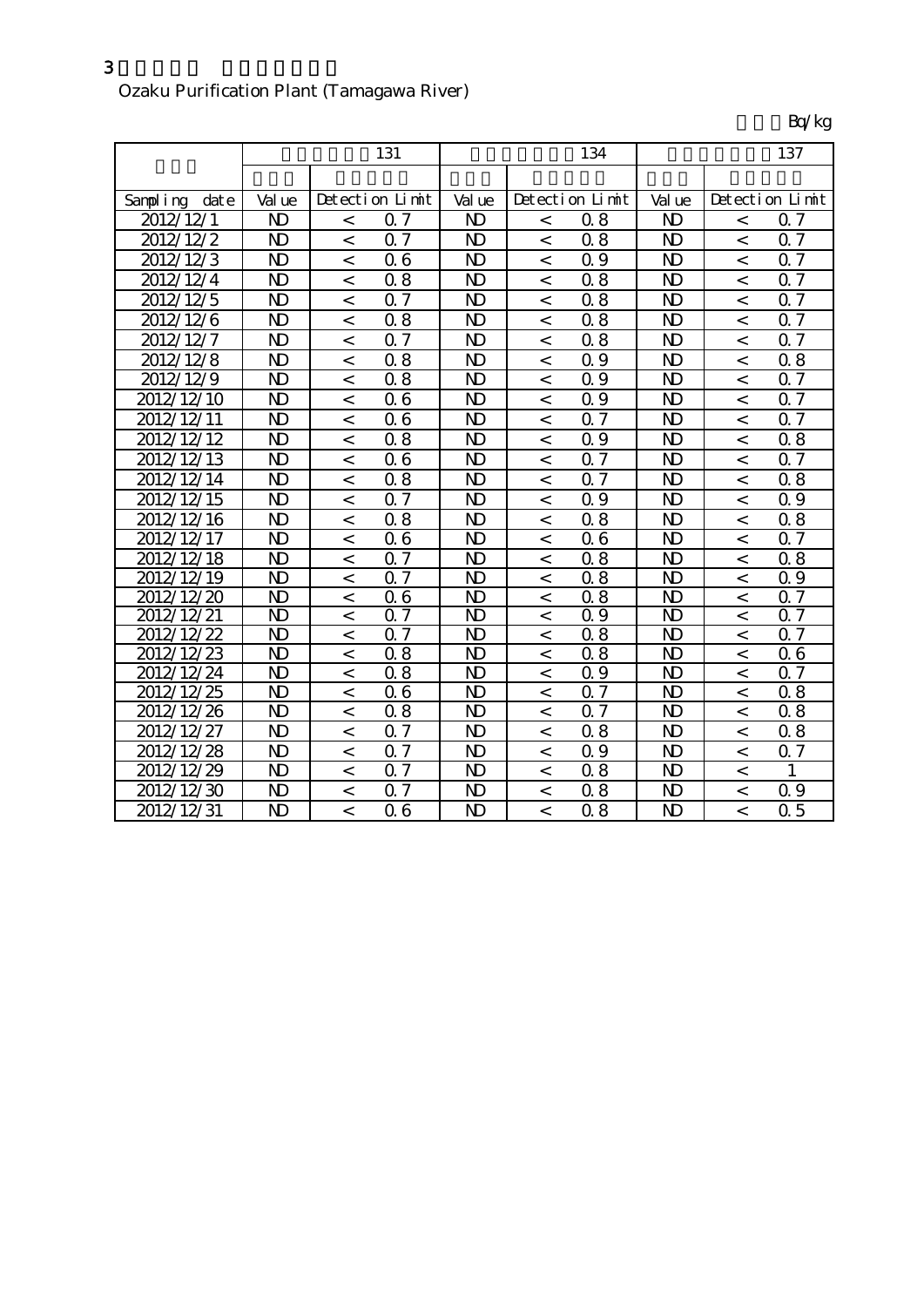#### 単位:Bq/kg 検出値 検出値 検出値 Sampling date | Value | Detection Limit | Value | Detection Limit | Value  $2012/12/1$  ND < 0.8 ND < 0.8 ND < 0.9  $2012/12/2$  ND < 0.7 ND < 0.9 ND < 0.7  $2012/12/3$  ND < 0.6 ND < 0.8 ND < 0.7  $2012/12/4$  ND < 0.6 | ND | < 0.9 | ND | < 0.8  $2012/12/5$  ND < 0.7 | ND | < 0.8 | ND | < 1  $2012/12/6$  ND < 0.7 ND < 0.9 ND < 0.8  $2012/12/7$  ND  $\leq$  0.7 ND  $\leq$  0.8 ND  $\leq$  0.7  $2012/12/8$  ND < 0.7 ND < 0.7 ND < 0.7  $2012/12/9$  ND < 0.7 ND < 0.7 ND < 0.7  $2012/12/10$  ND < 0.7 ND < 0.9 ND < 0.8  $2012/12/11$  ND < 0.8 ND < 0.8 ND < 0.8  $2012/12/12$  ND < 0.6 ND < 0.8 ND < 0.6  $2012/12/13$  ND < 0.7 ND < 0.9 ND < 0.8  $2012/12/14$  | ND | < 0.7 | ND | < 0.8 | ND | < 0.6  $2012/12/15$  ND < 0.9 ND < 0.7 ND < 0.8  $2012/12/16$  ND < 0.5 ND < 0.8 ND < 0.7  $2012/12/17$  ND < 0.7 ND < 0.5 ND < 0.5  $2012/12/18$  ND < 0.6 ND < 0.7 ND < 0.8  $2012/12/19$  ND < 0.7 ND < 0.7 ND < 0.7  $2012/12/20$  ND < 0.8 ND < 0.8 ND < 0.8  $2012/12/21$  ND < 0.6 ND < 0.7 ND < 0.6  $2012/12/22$  ND < 0.7 | ND < 0.7 | ND < 0.7  $2012/12/23$  ND < 0.8 ND < 0.8 ND < 0.8  $2012/12/24$  ND < 0.8 | ND | < 0.7 | ND | < 0.6  $2012/12/25$  ND < 0.6 ND < 0.8 ND < 0.7  $2012/12/26$  ND < 0.7 ND < 0.6 ND < 0.7  $2012/12/27$  ND < 0.8 ND < 0.8 ND < 0.8  $2012/12/28$  ND  $\leq$  0.6 ND  $\leq$  0.7 ND  $\leq$  0.6  $2012/12/29$  ND < 0.8 ND < 0.8 ND < 0.8  $2012/12/30$  ND < 0.6 ND < 0.8 ND < 0.7 放射性ヨウ素131 131<br>|<br>| 放射性セシウム134  $\overline{\phantom{a}}$ 放射性セシウム137 137 May 2002 May 2003 May 2003 May 2004 May 2004 May 2005 May 2007 May 2007 May 2007 May 2007 May 2007 May 20<br>137 May 2007 May 2007 May 2007 May 2007 May 2008 May 2007 May 2008 May 2007 May 2008 May 2007 May 2008 May 200 Detection Limit  $Value$  Detection Limit

 $2012/12/31$  ND < 0.8 ND < 0.8 ND < 0.8

#### Higashi-murayama Purification Plant (Tamagawa Arakawa River)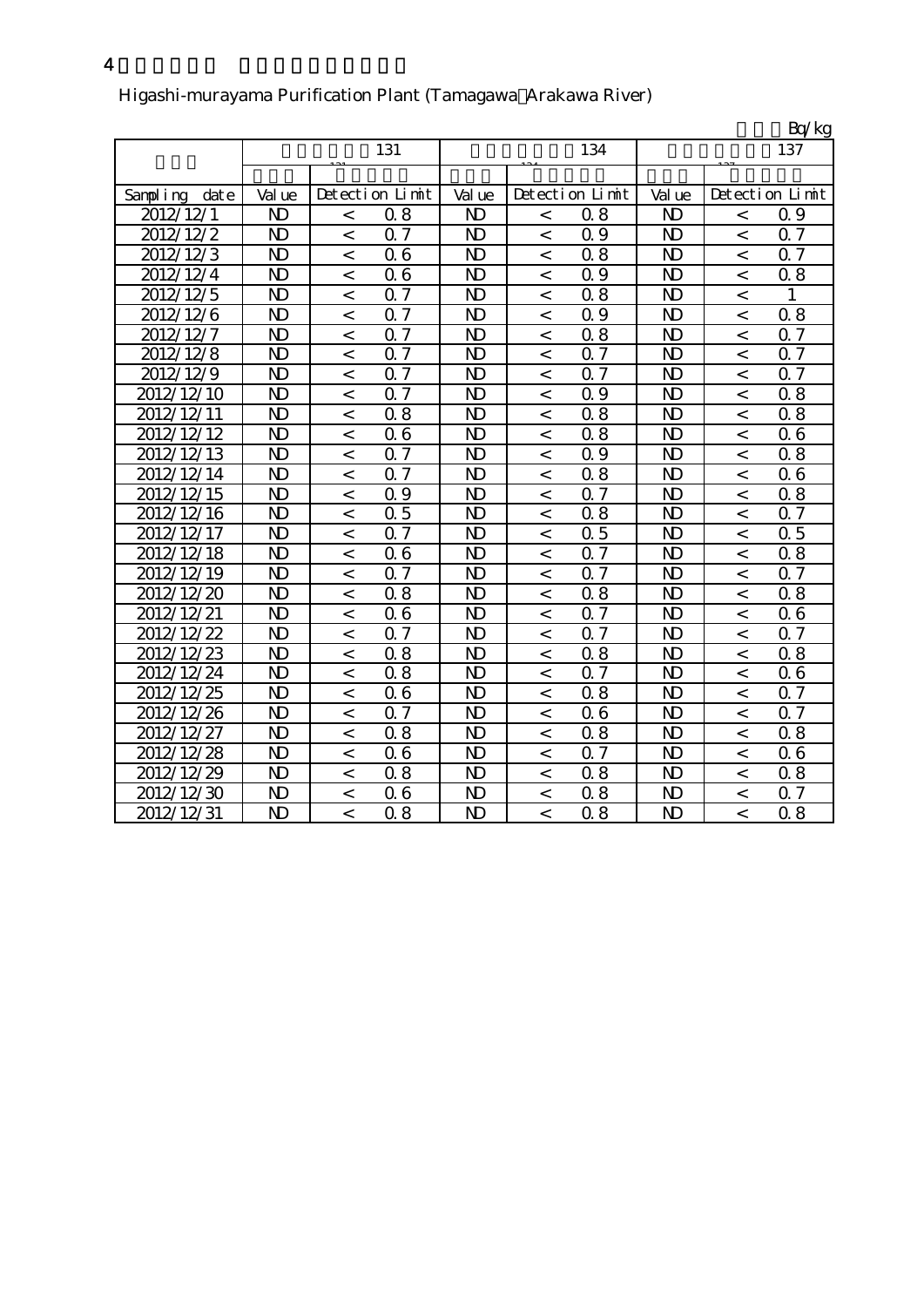|               |                |                |                  |                |                |                  |                |                          | Bq/kg           |
|---------------|----------------|----------------|------------------|----------------|----------------|------------------|----------------|--------------------------|-----------------|
|               |                |                | 131              |                |                | 134              |                |                          | 137             |
|               |                |                |                  |                |                |                  |                |                          |                 |
| Sampling date | Val ue         |                | Detection Limit  | Val ue         |                | Detection Limit  | Val ue         |                          | Detection Limit |
| 2012/12/1     | N <sub>D</sub> | $\,<$          | Q <sub>7</sub>   | N <sub>D</sub> | $\,<\,$        | 0.8              | N <sub>D</sub> | $\,<$                    | 0.8             |
| 2012/12/2     | $\mathbf{D}$   | $\,<\,$        | 0.7              | $\mathbf{D}$   | $\,<\,$        | Q 9              | $\mathbf{N}$   | $\,<\,$                  | 06              |
| 2012/12/3     | $\mathbf{D}$   | $\lt$          | Q <sub>7</sub>   | $\mathbf{D}$   | $\lt$          | 0.8              | N <sub>D</sub> | $\lt$                    | 0.8             |
| 2012/12/4     | $\mathbf{D}$   | $\,<$          | 0.7              | $\mathbf{D}$   | $\,<\,$        | 0.8              | $\mathbf{D}$   | $\,<\,$                  | 0.8             |
| 2012/12/5     | N <sub>D</sub> | $\lt$          | 0.8              | $\mathbf{D}$   | $\,<\,$        | 0.8              | N <sub>D</sub> | $\overline{\phantom{0}}$ | 0.7             |
| 2012/12/6     | $\mathbf{D}$   | $\overline{a}$ | $0\bar{7}$       | $\mathbf{D}$   | $\lt$          | $\overline{0.8}$ | $\mathbf{D}$   | $\,<\,$                  | 0.8             |
| 2012/12/7     | $\mathbf{D}$   | $\prec$        | 0.8              | N <sub>D</sub> | $\lt$          | Q 9              | N <sub>D</sub> | $\overline{\phantom{0}}$ | Q 9             |
| 2012/12/8     | $\mathbf{D}$   | $\lt$          | 06               | $\mathbf{D}$   | $\,<\,$        | 0.8              | N <sub>D</sub> | $\lt$                    | 0.7             |
| 2012/12/9     | $\mathbf{D}$   | $\,<\,$        | 06               | $\mathbf{D}$   | $\,<\,$        | Q 7              | $\mathbf{D}$   | $\,<\,$                  | 06              |
| 2012/12/10    | $\mathbf{D}$   | $\,<$          | 06               | $\mathbf{D}$   | $\,<\,$        | 0.7              | $\mathbf{D}$   | $\,<$                    | 0.7             |
| 2012/12/11    | $\mathbf{D}$   | $\,<$          | 06               | $\mathbf{D}$   | $\lt$          | 0.7              | N <sub>D</sub> | $\,<\,$                  | 0.8             |
| 2012/12/12    | N <sub>D</sub> | $\,<\,$        | 06               | $\mathbf{D}$   | $\lt$          | 0.5              | $\mathbf{D}$   | $\lt$                    | 0.7             |
| 2012/12/13    | $\mathbf{D}$   | $\lt$          | 0.5              | $\mathbf{D}$   | $\lt$          | Q 7              | $\mathbf{D}$   | $\lt$                    | Q 7             |
| 2012/12/14    | $\mathbf{D}$   | $\,<$          | 06               | $\mathbf{D}$   | $\,<\,$        | 0.7              | $\mathbf{D}$   | $\,<\,$                  | 0.8             |
| 2012/12/15    | $\mathbf{D}$   | $\,<$          | 0.8              | $\mathbf{D}$   | $\,<\,$        | Q 9              | N <sub>D</sub> | $\,<\,$                  | 0.8             |
| 2012/12/16    | $\mathbf{D}$   | $\overline{a}$ | 0.8              | $\mathbf{D}$   | $\,<\,$        | 0.8              | N <sub>D</sub> | $\,<$                    | 06              |
| 2012/12/17    | N <sub>D</sub> | $\prec$        | 0.8              | $\mathbf{D}$   | $\lt$          | 0.8              | N <sub>D</sub> | $\lt$                    | 0.8             |
| 2012/12/18    | $\mathbf{D}$   | $\,<\,$        | 06               | $\mathbf{D}$   | $\,<\,$        | 0.8              | $\mathbf{D}$   | $\,<\,$                  | 06              |
| 2012/12/19    | $\mathbf{D}$   | $\prec$        | 0.8              | $\mathbf{D}$   | $\lt$          | Q 7              | $\mathbf{D}$   | $\overline{\phantom{0}}$ | <b>Q</b> 7      |
| 2012/12/20    | N <sub>D</sub> | $\,<$          | 06               | $\mathbf{D}$   | $\,<\,$        | 0.7              | $\mathbf{D}$   | $\,<\,$                  | 06              |
| 2012/12/21    | N <sub>D</sub> | $\overline{<}$ | 0.7              | $\mathbf{D}$   | $\lt$          | 0.8              | $\mathbf{D}$   | $\overline{\phantom{a}}$ | 0.8             |
| 2012/12/22    | $\mathbf{D}$   | $\,<$          | $\overline{0.7}$ | N <sub>D</sub> | $\lt$          | 0.9              | N <sub>D</sub> | $\lt$                    | 0.8             |
| 2012/12/23    | $\mathbf{D}$   | $\lt$          | 06               | $\mathbf{D}$   | $\overline{a}$ | 1                | N <sub>D</sub> | $\overline{a}$           | 0.8             |
| 2012/12/24    | N <sub>D</sub> | $\,<\,$        | Q 7              | $\mathbf{D}$   | $\,<\,$        | 0.7              | N <sub>D</sub> | $\,<\,$                  | 0.8             |
| 2012/12/25    | N <sub>D</sub> | $\,<\,$        | 06               | $\mathbf{D}$   | $\,<\,$        | 0.7              | $\mathbf{D}$   | $\,<\,$                  | 06              |
| 2012/12/26    | N <sub>D</sub> | $\,<$          | 06               | $\mathbf{D}$   | $\,<\,$        | 0.8              | N <sub>D</sub> | $\,<$                    | 06              |
| 2012/12/27    | $\mathbf{D}$   | $\lt$          | 0.7              | $\mathbf{D}$   | $\lt$          | 0.9              | $\mathbf{D}$   | $\lt$                    | 0.8             |
| 2012/12/28    | N <sub>D</sub> | $\,<$          | 0.7              | $\mathbf{D}$   | $\,<\,$        | 0.8              | N <sub>D</sub> | $\,<$                    | 0.8             |
| 2012/12/29    | N <sub>D</sub> | $\lt$          | 0.8              | $\mathbf{D}$   | $\lt$          | Q 9              | $\mathbf{N}$   | $\overline{\phantom{0}}$ | 06              |
| 2012/12/30    | $\mathbf{D}$   | $\,<\,$        | 0.7              | N <sub>D</sub> | $\,<\,$        | 0.9              | N <sub>D</sub> | $\,<\,$                  | 0.9             |
| 2012/12/31    | N <sub>D</sub> | $\overline{a}$ | 06               | $\mathbf{D}$   | $\overline{a}$ | Q 9              | N <sub>D</sub> | $\overline{a}$           | 06              |

## Nagasawa Purification Plant (Sagamigawa River)

### 6

# Misato Purification Plant (Edogawa River)

|                  |        |  |                 |        |     |                 |        |     | Bq/kg           |  |
|------------------|--------|--|-----------------|--------|-----|-----------------|--------|-----|-----------------|--|
|                  | 131    |  |                 |        | 134 |                 |        | 137 |                 |  |
|                  |        |  |                 |        |     |                 |        |     |                 |  |
| Sampling<br>date | Val ue |  | Detection Limit | Val ue |     | Detection Limit | Val ue |     | Detection Limit |  |
| 2012/12/3        | ND     |  | 0 8             | ND     |     | Q 9             | ND     |     | 0.8             |  |
| 2012/12/10       | ND     |  | 0.7             | ND     |     | 0.8             | ND     |     | Q 7             |  |
| 2012/12/17       | ND     |  | Q 9             | ND     |     | 0.8             | ND     |     | 0.8             |  |
| 2012/12/24       | ND     |  | 0.8             | ND     |     | 0.8             | ND     |     | $\alpha$ 6      |  |
| 2012/12/31       | ND     |  | Q 5             | ND     |     |                 | ND     |     | Q 5             |  |